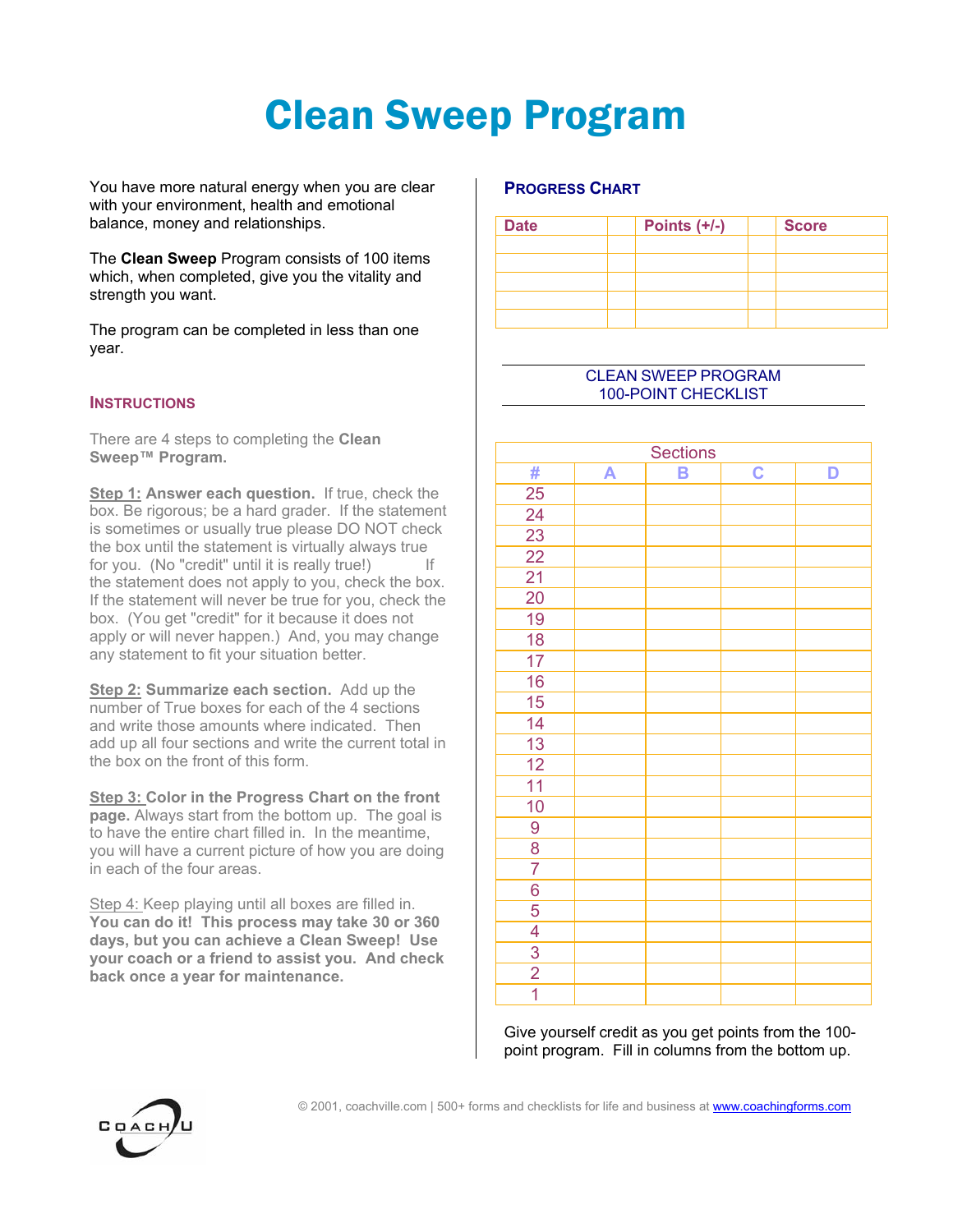## **A. PHYSICAL ENVIRONMENT**

- $\Box$  My personal files, papers and receipts are neatly filed away.
- $\Box$  My car is in excellent condition. (Doesn't need mechanical work, repairs, cleaning or replacing)
- $\Box$  My home is neat and clean. (Vacuumed, closets clean, desks and tables clear, furniture in good repair; windows clean)
- $\Box$  My appliances, machinery and equipment work well. (Refrigerator, toaster, snowblower, water heater, toys)
- $\Box$  My clothes are all pressed, clean and make me look great. (No wrinkles, baskets of laundry, torn, out-of-date or ill-fitting clothes)
- $\Box$  My plants and animals are healthy. (Fed, watered, getting light and love)
- $\Box$  My bed/bedroom lets me have the best sleep possible. (Firm bed, light, air)
- $\Box$  I live in a home/apartment that I love.
- $\Box$  I surround myself with beautiful things.
- $\Box$  I live in the geographic area I choose.
- $\Box$  There is ample and healthy light around me.
- $\Box$  I consistently have adequate time, space and freedom in my life.
- $\Box$  I am not damaged by my environment.
- $\Box$  I am not tolerating anything about my home or work environment.
- $\Box$  My work environment is productive and inspiring. (Synergistic, ample tools and resources; no undue pressure)
- $\Box$  I recycle.
- $\Box$  I use non ozone-depleting products.
- $\Box$  My hair is the way I want it.
- $\Box$  I surround myself with music, which makes my life more enjoyable.
- $\Box$  My bed is made daily.
- $\Box$  I don't injure myself, or bump into things.
- $\Box$  People feel comfortable in my home.
- $\Box$  I drink purified water.
- $\Box$  I have nothing around the house or in storage that I do not need.
- $\Box$  I am consistently early or easily on time.

#### **\_\_\_ Number of boxes checked (25 max)**

## **B. HEALTH & EMOTIONAL BALANCE**

- $\Box$  I rarely use caffeine. (Chocolate, coffee, colas, tea) less than 3 times per week, total.
- $\Box$  I rarely eat sugar. (Less than 3 times per week.)
- $\Box$  I rarely watch television. (Less than 5 hours per week)
- $\Box$  I rarely drink alcohol. (Less than 2 drinks per week)
- $\Box$  My teeth and gums are healthy. (Have seen dentist in last 6 months)
- $\Box$  My cholesterol count is healthful.
- $\Box$  My blood pressure is healthful.
- $\Box$  I have had a complete physical exam in the past 3 years.
- $\Box$  I do not smoke tobacco or other substances.
- $\Box$  I do not use illegal drugs or misuse prescribed medications.
- $\Box$  I have had a complete eye exam within the past two years. (Glaucoma check, vision test)
- $\Box$  My weight is within my ideal range.
- $\Box$  My nails are healthy and attractive.
- $\Box$  I don't rush or use adrenaline to get the job done.
- $\Box$  I have a rewarding life beyond my work or profession.
- $\Box$  I have something to look forward to virtually every day.
- $\Box$  I have no habits that I find to be unacceptable.
- $\Box$  I am aware of the physical or emotional problems or conditions I have, and I am now fully taking care of all of them.
- $\Box$  I consistently take evenings, weekends and holidays off and take at least two weeks of vacation each year.
- $\Box$  I have been tested for the AIDS antibody.
- $\Box$  I use well-made sunglasses.
- $\Box$  I do not suffer.
- $\Box$  I floss daily.
- $\Box$  I walk or exercise at least three times per week.
- $\Box$  I hear well.

**\_\_\_ Number of boxes checked (25 max)**

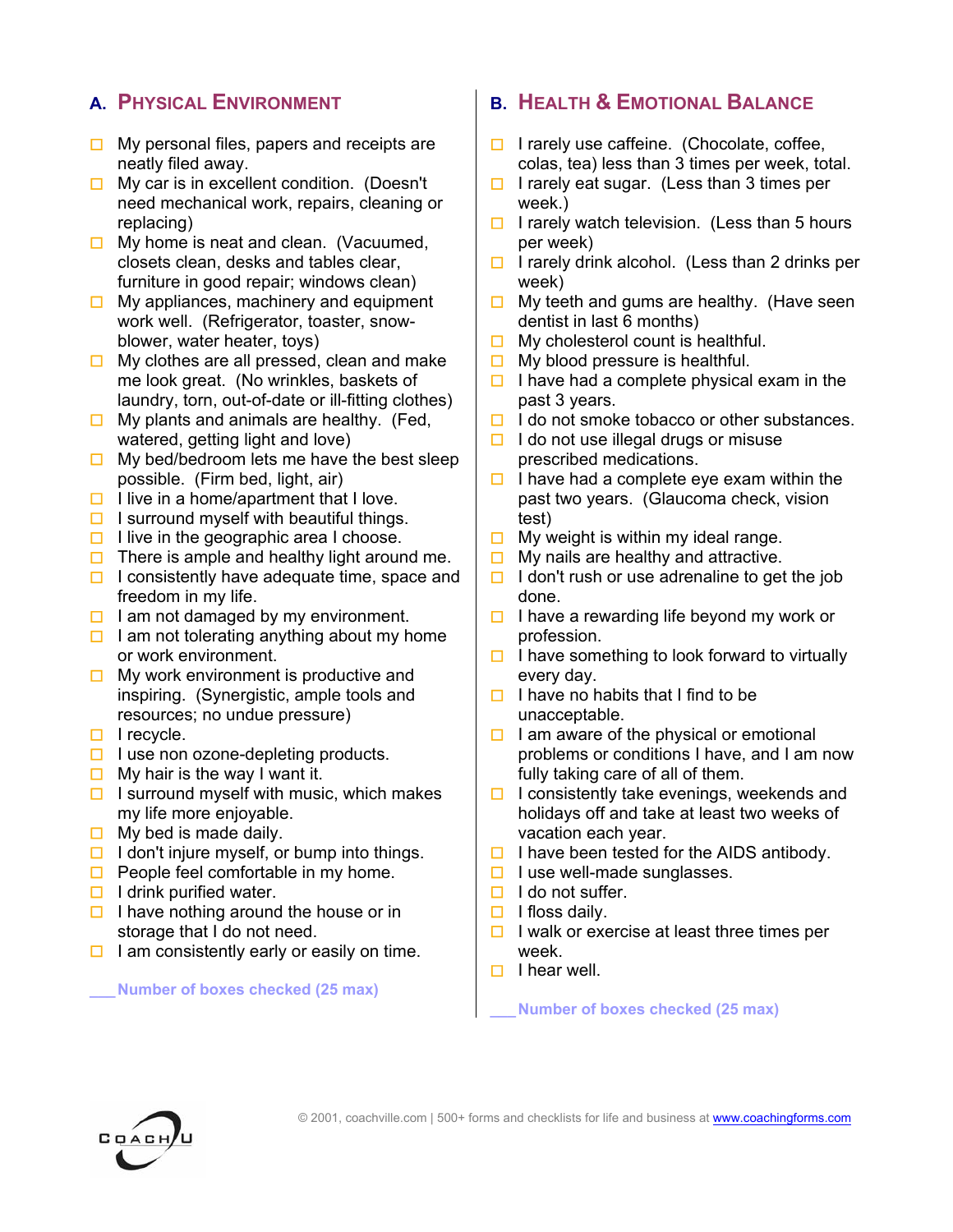# **C. MONEY**

- I currently save at least 10% of my income.
- $\Box$  I pay my bills on time, virtually always.
- $\Box$  My income source/revenue base is stable and predictable.
- $\Box$  I know how much I must have to be minimally financially independent and I have a plan to get there.
- $\Box$  I have returned or made-good-on any money I borrowed.
- $\Box$  I have written agreements and am current with payments to individuals or companies to whom I owe money.
- $\Box$  I have 6 months' living expenses in a money market-type account.
- $\Box$  I live on a weekly budget that allows me to save and not suffer.
- $\Box$  All my tax returns have been filed and all my taxes have been paid.
- $\Box$  I currently live well, within my means.
- $\Box$  I have excellent medical insurance.
- $\Box$  My assets (car, home, possessions, treasures) are well insured.
- $\Box$  I have a financial plan for the next year.
- $\Box$  I have no legal clouds hanging over me.
- $\Box$  My will is up-to-date and accurate.
- $\Box$  Any parking tickets, alimony or child supports are paid and current.
- $\Box$  My investments do not keep me awake at night.
- $\Box$  I know how much I am worth.
- $\Box$  I am on a career/professional/business track that is or will soon be financially and personally rewarding.
- $\Box$  My earnings are commensurate with the effort I put into my job.
- $\Box$  I have no "loose ends" at work.
- $\Box$  I am in relationship with people who can assist in my career/professional development.
- $\Box$  I rarely miss work due to illness.
- $\Box$  I am putting aside enough money each month to reach financial independence.
- $\Box$  My earnings outpace inflation, consistently.

**\_\_\_ Number of boxes checked (25 max)**

## **D. RELATIONSHIPS**

- I have told my parents, in the last 3 months, that I love them.
- $\Box$  I get along well with my sibling(s).
- $\Box$  I get along well with my co-workers/clients.
- $\Box$  I get along well with my manager/staff.
- $\Box$  There is no one who I would dread or feel uncomfortable "running across". (In the street, at an airport or party)
- $\Box$  I put people first and results second.
- $\Box$  I have let go of the relationships that drag me down or damage me. ("Let go" means to end, walk away from, state, handle, no longer be attached to)
- $\Box$  I have communicated or attempted to communicate with everyone who I have damaged, injured or seriously disturbed, even if it wasn't fully my fault.
- $\Box$  I do not gossip or talk about others.
- $\Box$  I have a circle of friends/family who love and appreciate me for who I am, more than just what I do for them.
- $\Box$  I tell people how they can satisfy me.
- $\Box$  I am fully caught up with letters and calls.
- $\Box$  I always tell the truth, no matter what.
- $\Box$  I receive enough love from people around me to feel good.
- $\Box$  I have fully forgiven those people who have hurt/damaged me, deliberate or not.
- $\Box$  I am a person of his/her word; people can count on me.
- $\Box$  I quickly clear miscommunications and misunderstandings when they do occur.
- $\Box$  I live life on my terms, not by the rules or preferences of others.
- $\Box$  There is nothing unresolved with past loves or spouses.
- $\Box$  I am in tune with my wants and needs and get them taken care of.
- $\Box$  I do not judge or criticize others.
- $\Box$  I do not "take personally" the things that people say to me.
- $\Box$  I have a best friend or soul mate.
- $\Box$  I state requirements rather than complain.
- $\Box$  I spend time with people who don't try to change me.

Number of boxes checked (25 max)